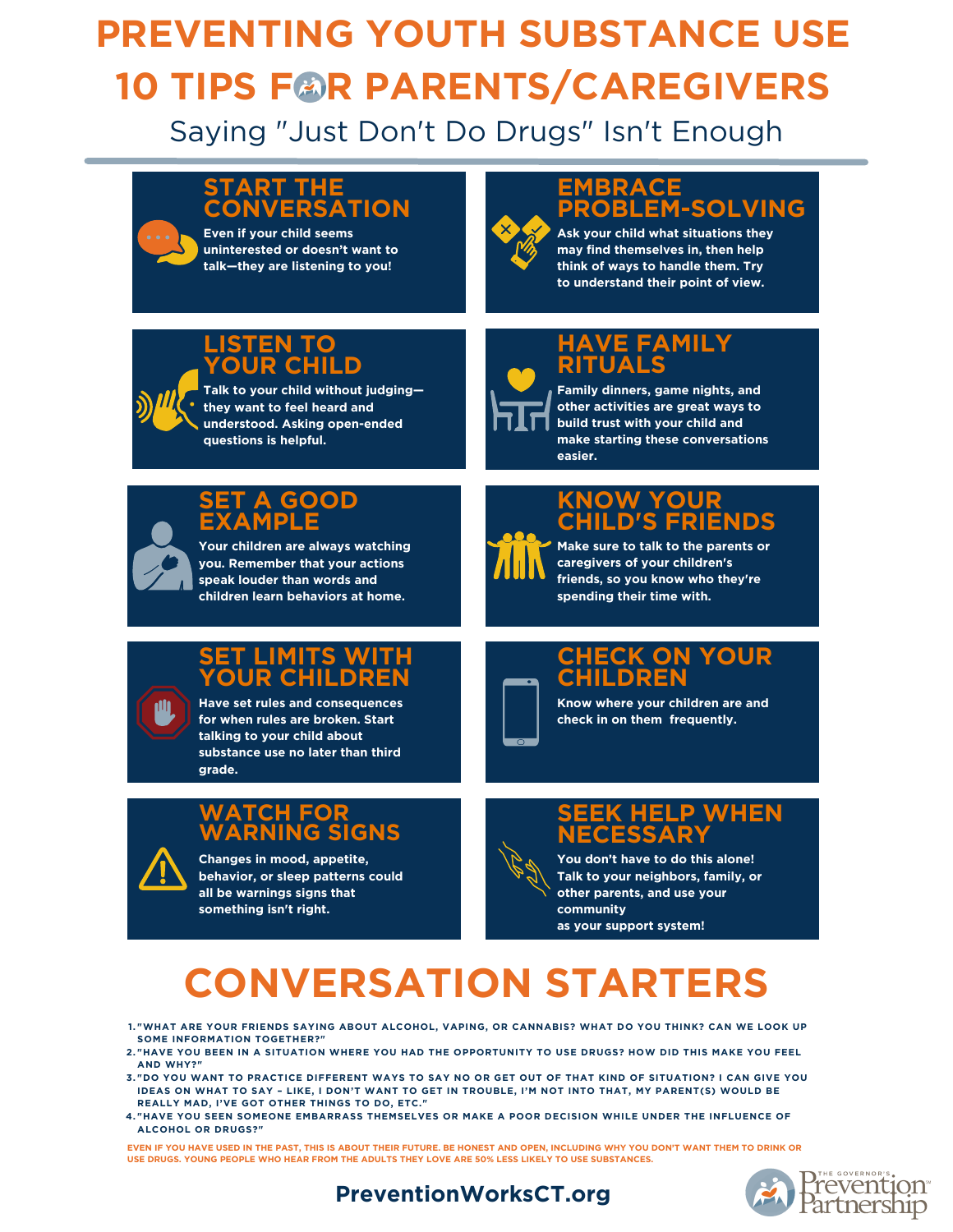



## What is Fentanyl?

Fentanyl is a very powerful synthetic opioid and is the most common drug involved in drug overdose deaths in the United States (National Institute on Drug Abuse).

### FENTANYL FACTS

#### 50 - 100 Times Stronger Than Heroin

Just a tiny bit of fentanyl, usually found as a white powder or a pill, can be deadly. In fact, an amount so small that it can fit on the tip of a pencil is enough to cause an overdose.

2

#### Involved In Majority of Overdose Deaths

Fentanyl was involved in 85% of Connecticut overdose deaths in 2020. There are now more overdoses in Connecticut involving fentanyl than heroin.

#### Added Into Other Substances 3

Illegal fentanyl is being mixed with other substances, including cocaine and cannabis. This is especially dangerous because people are often unaware that fentanyl has been added, or the mixture of substances creates severe reactions.

4

1

#### Extremely Addictive

Opioids have a strong risk of addiction, as they create changes in the brain. Young brains, which are still growing and developing are especially at risk for being impacted by fentanyl.

#### PREVENTING UNDERAGE USE OF FENTANYL **OT KEYS TO SAFETY**

Have conversations with the young people in your life about the risk of using substances. Ask them what they know about fentanyl or other substances to ensure they understand the dangers. 1

Have honest conversations in your family about any history of addiction. Establish rules and clear consequences while also sharing why you don't want your child to use drugs. 2

Connecticut allows for the prescribing of naloxone to prevent or treat an overdose. Talk to your doctor or dentist if naloxone is something that can benefit you or your family. 3

**4** The "See Something, Say Something" Anonymous Call-in Line for Students is available 24/7 to allow anyone to submit secure, anonymous safety concerns to help someone who may hurt themselves or others. Just call 844-572-9669 or 844-5-SAYNOW

## **PreventionWorksCT.org**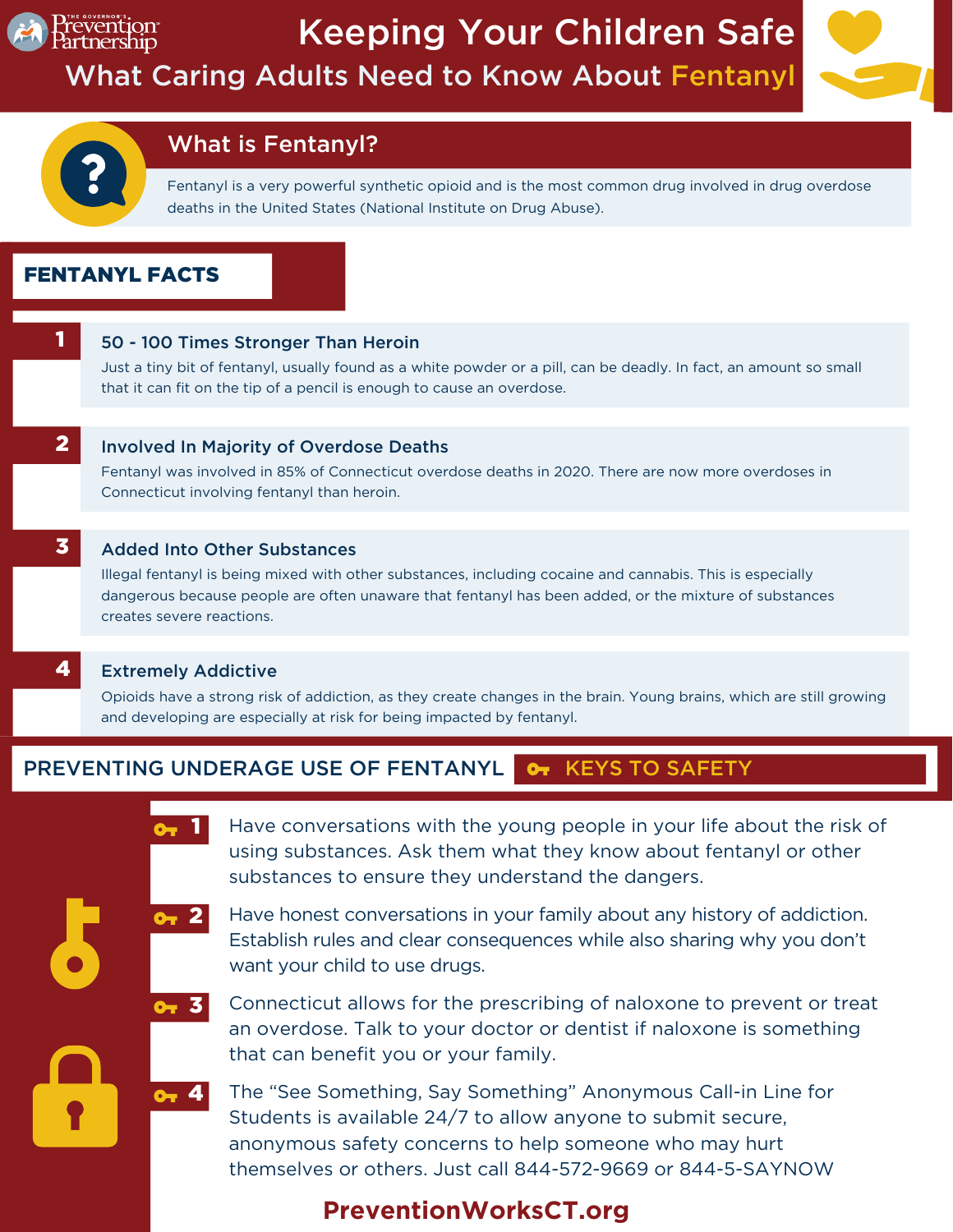

## Where do you start? What do you say?

Some substances in your house are meant for adult use. How do you keep your children safe and the danger out of little hands? With the new law legalizing adult use of cannabis, now is the time to talk!

We're here to help!

## CONVERSATION TIPS





A

C

#### Be Positive

Start the conversation in a positive manner with curiosity and respect. If you approach the situation with shame or anger your efforts may not work.

#### Find a Comfortable Setting B

Announcing a sit-down meeting ("We need to have a talk after dinner") will usually be met with resistance, while a more spontaneous, casual approach will lower their anxiety and maybe even your own.

#### Don't Lecture

Ask them what they already know about cannabis or other substances, and make sure they understand you disapprove of substance use. Lecturing will most likely lead them to shut down, tuning you out, or anger. When talking, sit with them and be mindful of body language. Try to communicate with relaxed open gestures.

#### Try Active Listening D

Try asking open-ended questions. Be positive, let your child know you hear them. Sum up and ask questions. Offer empathy and compassion, remember when you were young and didn't have everything figured out.

#### PREVENTING UNDERAGE USE OF CANNABIS PARENTS / CAREGIVERS - PAY ATTENTION!

While cannabis is now legal for adults over the age of 21, it is not legal to provide or sell cannabis to someone under the age of 21.

Youth may not hang out at stores that sell cannabis or lie about their age or use a fake ID to buy cannabis. There are legal consequences for these types of activities.

Delivery services will be required to use ID and age verification. Driving while under the influence of cannabis may lead to a suspended license or more serious consequences.

#### KEYS to storing medications and potentially harmful substances



All prescriptions and adult use only substances should be placed up high in a cabinet or a safe place that can be locked.



Store prescriptions and adult use substances in their original containers

Bring unwanted, unused, or expired medications to a drug takeback location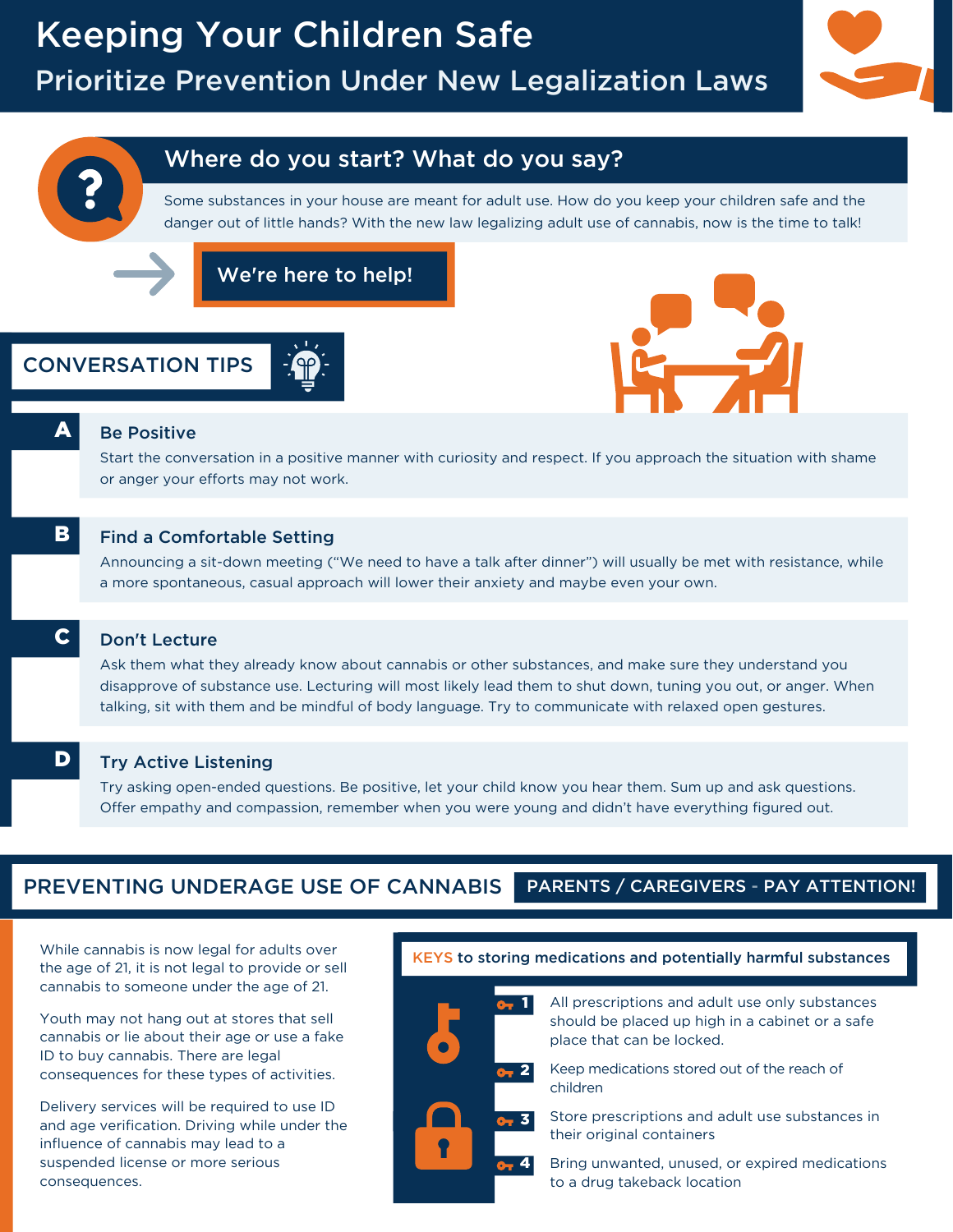## Cannabis Affects Your Brain

## Did you know that?

Tetrahydrocannabinol (THC), the chemical responsible for most of cannabis's psychological effects, affects cells throughout the brain, including cells in circuits related to learning and memory, coordination, and addiction.

#### CANNABIS AFFECTS YOUR LUNGS



Cannabis smoke is extremely bad for your lungs, containing large amounts of cancer-causing substances and tar. This impacts your lungs' ability to work properly

#### CANNABIS AFFECTS COORDINATION

Cannabis can seriously impact the ability to control your body, such as your sense of timing. This impacts the capacity to drive safely or have high sports performance.



#### CANNABIS USE IS NEGATIVELY LINKED WITH OTHER ASPECTS OF HEALTH

Chronic cannabis use has been linked with depression, anxiety, and an increased risk of schizophrenia in some cases.

#### CANNABIS IS NOT ALWAYS WHAT IT SEEMS

Cannabis can be laced with other substances without your knowledge.





CANNABIS CAN BE ADDICTIVE

Not everyone who uses cannabis becomes addicted, but some users develop signs of dependence.

It is everyone's responsibility to ensure substances – legal or illegal - are kept away from the little hands of our children "

*SAMHSA* www.preventionworksct.org Information from: Find more prevention resources at:

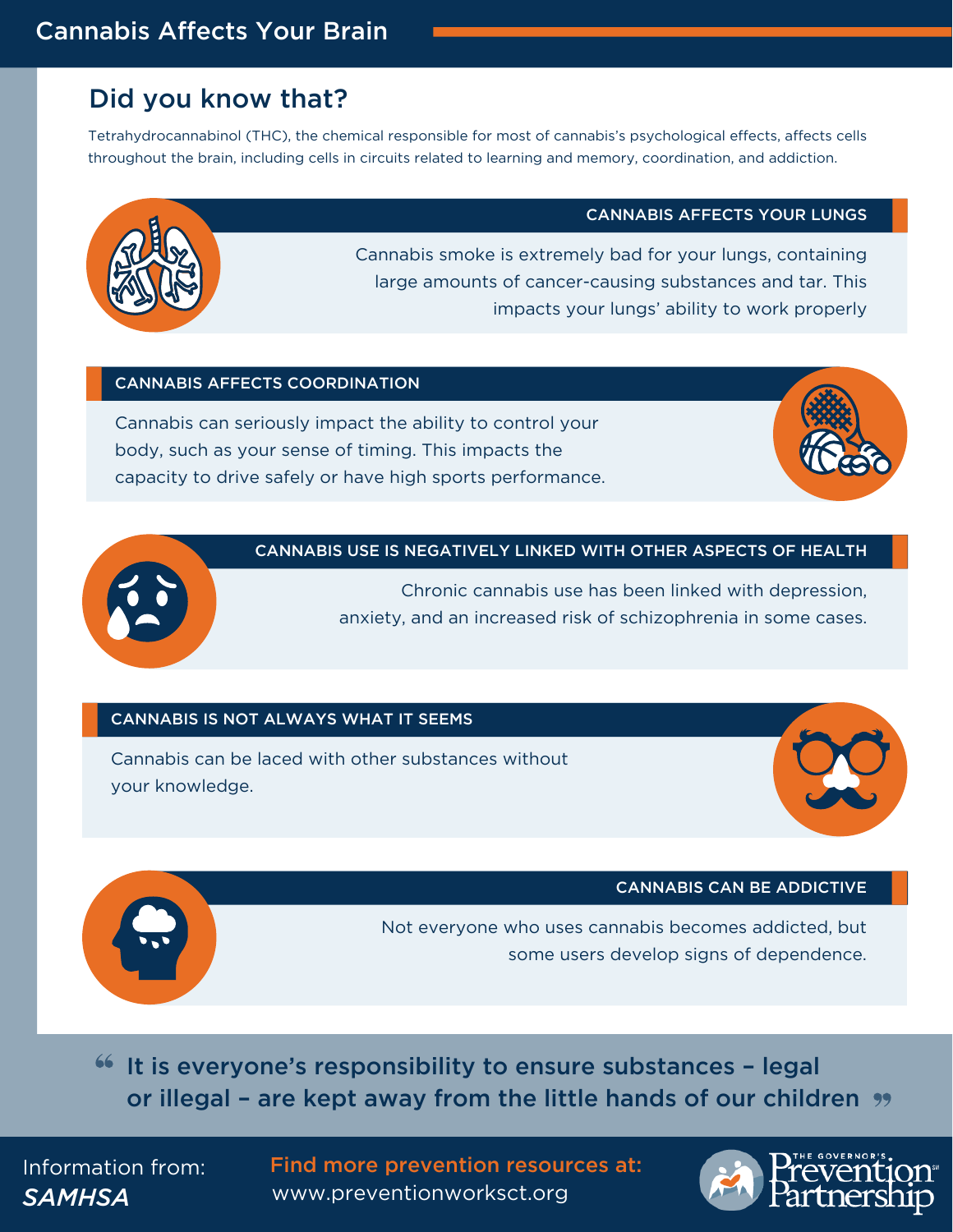# **Preventing Youth Opioid Abuse Online Resources**

- **Learn where to safely dispose of unused/expired medication: [bit.ly/DrugCollectionBoxes](http://bit.ly/DrugCollectionBoxes)**
- **Learn how/where patients and their loved ones can obtain naloxone from a pharmacy:**
	- **[bit.ly/NarcanCT](http://bit.ly/NarcanCT)**
- **Access a Voluntary Opioid Opt-Out Form to have on file with your medical provider:**
	- **[bit.ly/OpioidOptOut](http://bit.ly/OpioidOptOut)**
- **Access substance abuse treatment at a walk-in assessment center:**
	- **Call 1-800-563-4086 or visit [bit.ly/Walk-In-Assessment-CT](http://bit.ly/Walk-In-Assessment-CT)**
- **Access free app to prevent, treat, and report opioid overdoses: https://egov.ct.gov/norasaves/#/HomePage**
- **Find services, including counseling or substance use disorder treatment programs:**
	- **<https://www.211.org/get-help/substance-use>**
- **Get information on opioids and other substances:**
	- **[drugfreect.org](http://drugfreect.org/)**
- **Access the latest research on opioids, or find resources in your area:**
	- **<https://www.ctclearinghouse.org/topics/opiates-opioids/>**
- **Connect and get support if you or someone you know is struggling:**
	- **<https://liveloud.org/>**